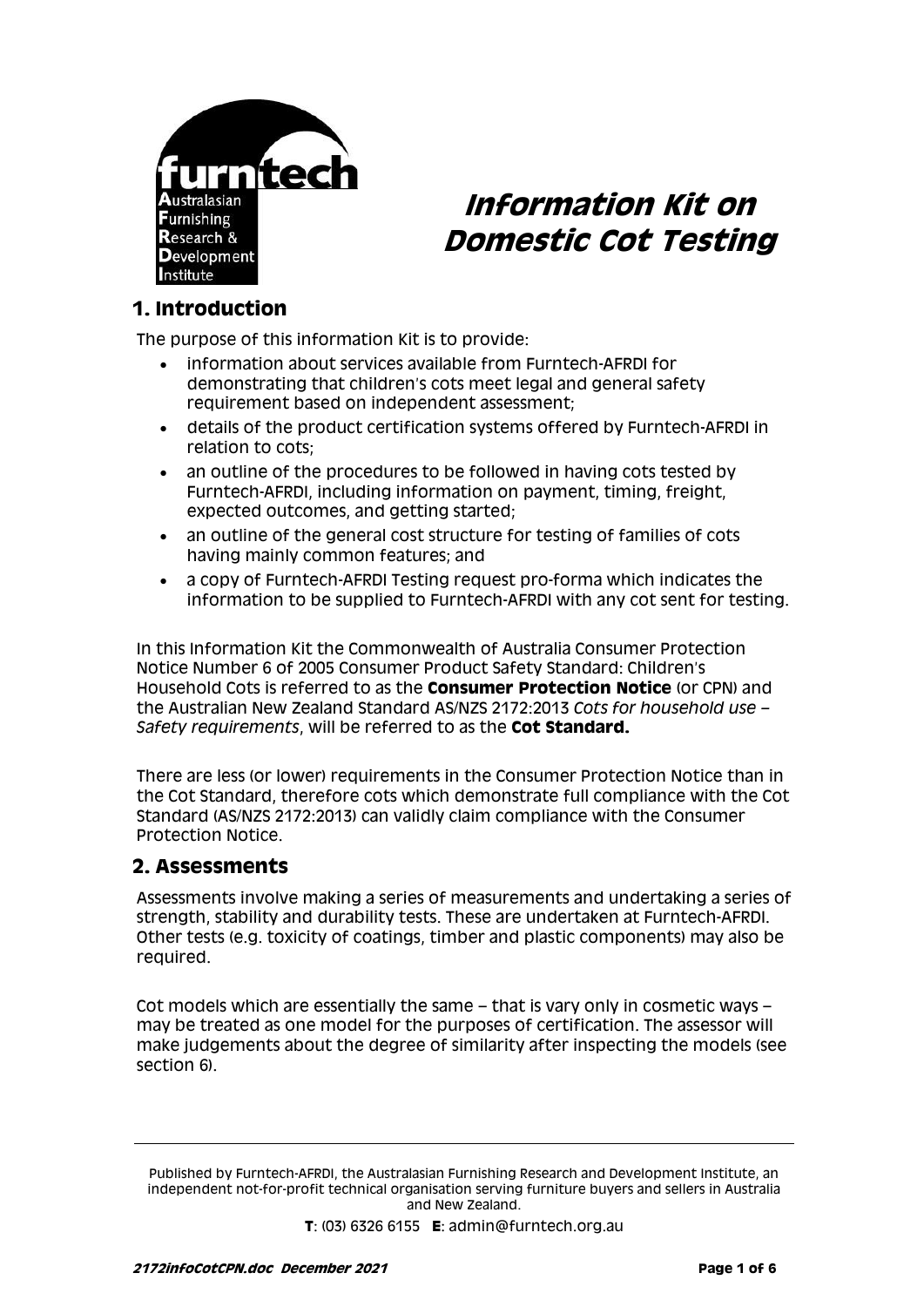#### Prototypes

We are happy to assess prototypes. Assessment is often undertaken to help ensure compliance prior to the expensive stage of tooling up for production. However, although we will assess prototypes, we are not prepared to certify them. Prototypes that have been successfully tested will receive a test report only. The report will relate to the compliance of the particular sample that was tested i.e. it will not be a statement of general product endorsement. A certification agreement will only be entered into after an off-tool production sample has been satisfactorily assessed (see section 5).

If you wish to have a prototype assessed please identify the item as a prototype on the Testing Request form attached.

# **3. Safety requirements for cots**

The following notes have been drafted by way of general explanation of the requirements of the Consumer Protection Notice. For specific details readers should refer to the primary document which may be accessed from the following web address: [Consumer Protection Notice.](http://www.comlaw.gov.au/ComLaw/Legislation/LegislativeInstrument1.nsf/0/E757AC364B803C67CA2570CA001D9CBB?OpenDocument)

In addition to general product safety obligations defined under Australian Consumer Law (2012), which supplants the former Trade Practices Act (1974), the minimum safety requirements for cots offered for sale in Australia are more specifically defined in the Consumer Protection Notice which came into effect on 30 November 2005. It is a legal obligation on all persons or organisations offering cots for sale in Australia that the cots meet the safety requirements defined in the Consumer Protection Notice.

While requirements for second-hand cots and antique and collectable cots are also defined in the Consumer Protection Notice these are not referred to further in this Information Kit, although Furntech-AFRDI has the competence to make assessments of these products should the need arise.

The Consumer Protection Notice offered two alternative paths by which the safety of new cots could be demonstrated – Clause (a)(1) and Clause (a)(2). However, access to compliance under Clause (a) (1) ceased to have effect after 1 November, 2006.)

Under Clause (a) (2) of the Consumer Protection Notice compliance with relevant (and sometimes modified) Clauses of AS/NZS 2172:2003 is the minimum requirement.

#### **3.1. Safety Recommendations**

In March 2010 the ACCC published a Product Safety Bulletin entitled "Household cots with wooden drop sides". The content of this report can be viewed [here.](https://www.accc.gov.au/system/files/Household%20cots%20with%20wooden%20drop%20sides%20-%20bulletin.pdf)

Published by Furntech-AFRDI, the Australasian Furnishing Research and Development Institute, an independent not-for-profit technical organisation serving furniture buyers and sellers in Australia and New Zealand.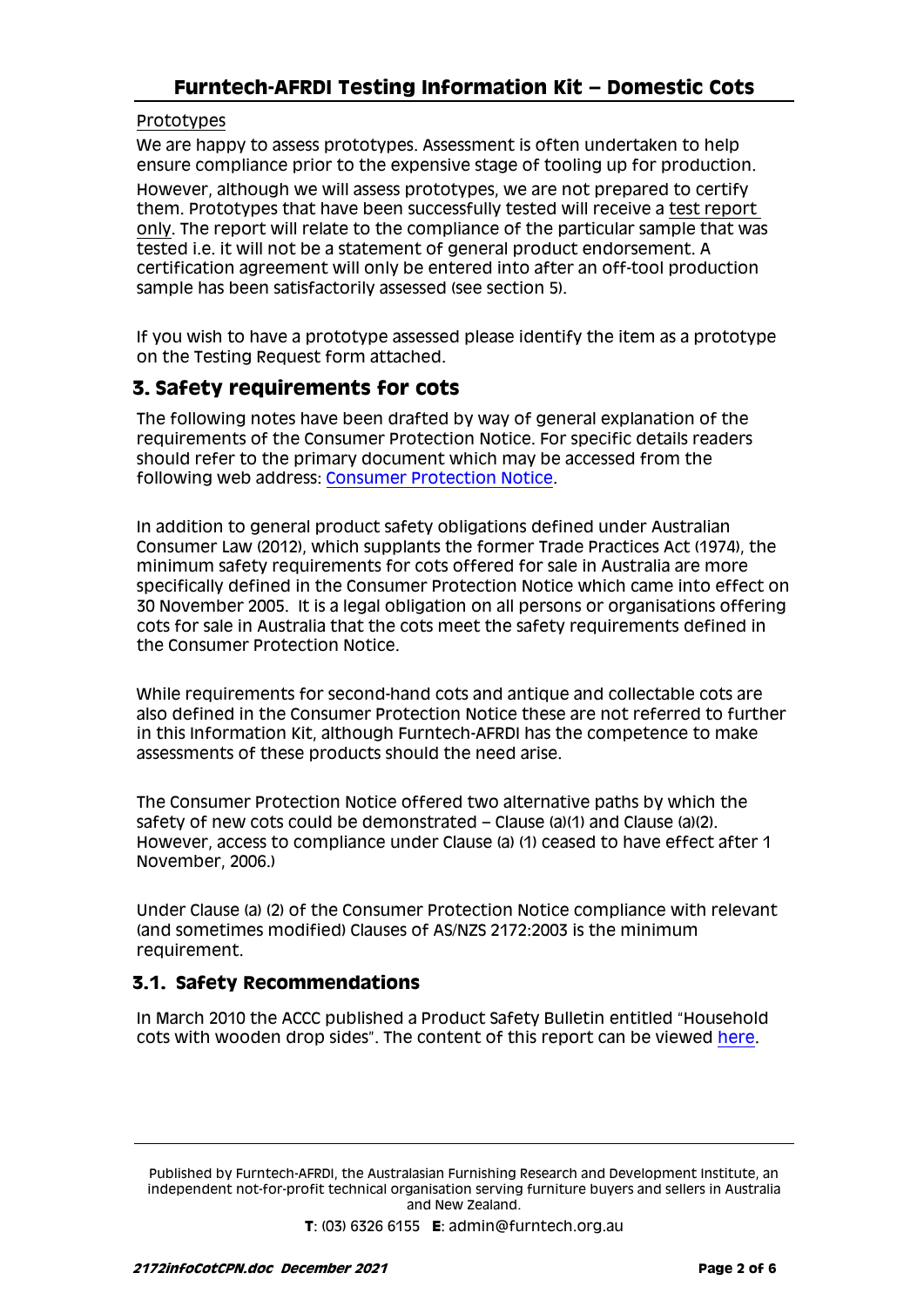A recommendation of the report was that suppliers consider including the following in their risk assessment procedures:

- increasing the force and/or cycle requirements beyond those currently required in Appendices C, D, E and F of AS/NZS 2172:2003 and the mandatory standard (CPN).
- the tests in ASTM 1169 that focus on the strength and integrity of the drop side filler-bar to cross-rail joints.

Please contact us if you wish to discuss and/or include these, or any other additions over and above the base level of the CPN, in your testing programme. **NB** A product tested to the Cot Standard (2013) will not need the above additional testing as these elements have been addressed in the more severe testing incorporated in the 2013 release of AS/NZS 2172.

## **4. Furntech-AFRDI**

Furntech-AFRDI is a not for profit organisation (owned by its members) which specialises in testing of furniture for the Australian market.

Furntech-AFRDI is accredited by NATA (the National Association of Testing Authorities) as a laboratory with the quality systems, equipment and expertise to test cots to both the Consumer Protection Notice and AS/NZS 2172.

The Institute participates in the development of standards for nursery furniture via membership of Standards Australia committee CS-003 – *Safety Requirements for Children's Furniture.* 

## **5. Product certification**

Furntech-AFRDI offers two levels of product certification for household cots: Orange Tick Certification, and AFRDI Blue Tick Certification. Cots which have been successfully tested to the Cot CPN are accorded Orange Tick certification; cots that have been successfully tested to the more rigorous requirements of AS/NZS 2172:2013 are accorded AFRDI Blue Tick certification. Both product certifications are issued contingent on undertakings by the holders of such certificates that they will maintain the quality of the product to that which was tested, and advise AFRDI of any changes made to the product during the period of validity of the certificate.

Both AFRDI Blue Tick, and Orange Tick certifications are recognised widely within the Australian, and New Zealand furniture industries as a sign of quality and are frequently required in tender and contract specifications.

For further information regarding AFRDI certification refer to our Website.

Published by Furntech-AFRDI, the Australasian Furnishing Research and Development Institute, an independent not-for-profit technical organisation serving furniture buyers and sellers in Australia and New Zealand.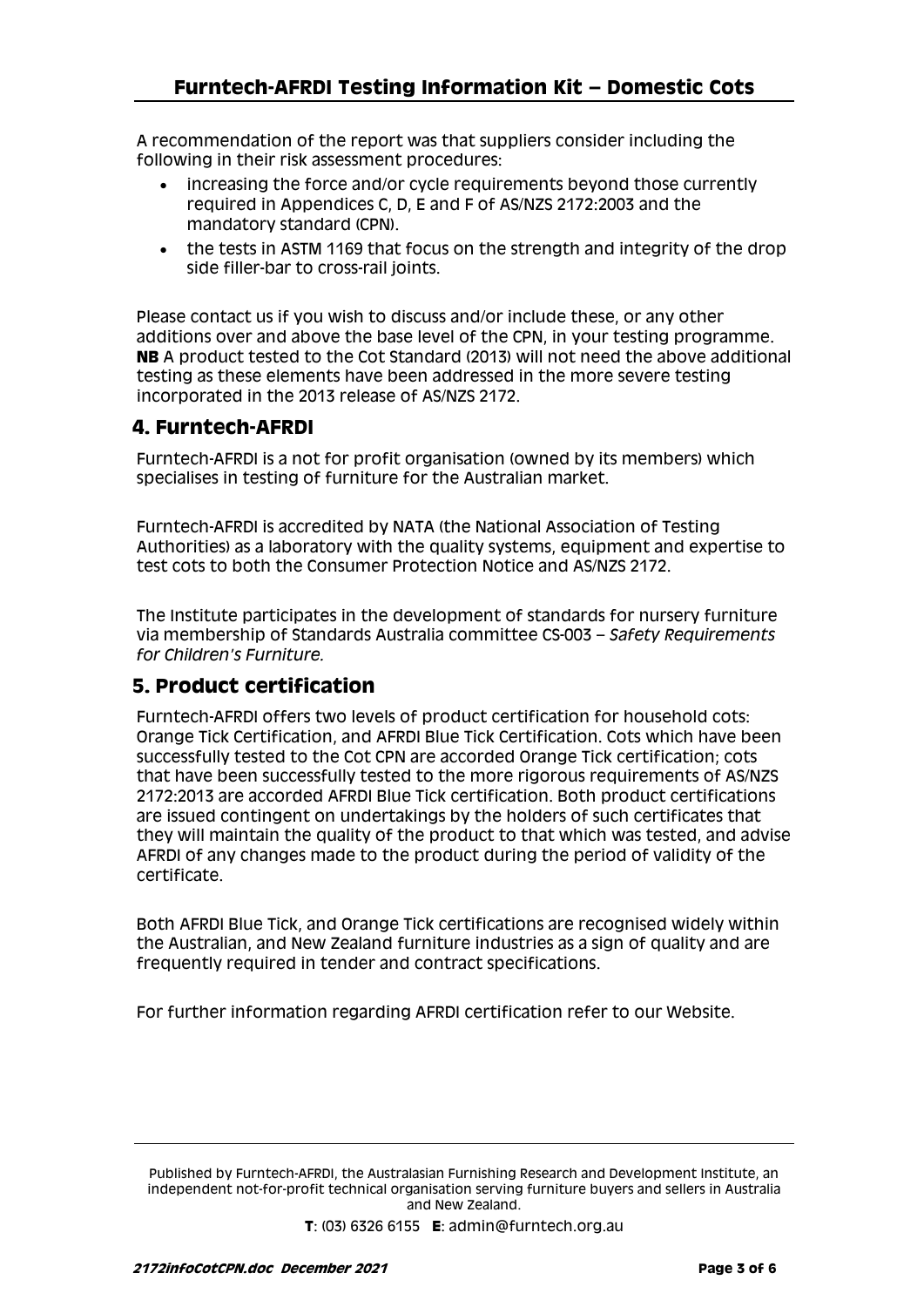# **6. Costs**

The differences between testing a cot to the Cot Standard and to the Consumer Product Safety standard reflect:

- the cost of toxicity testing of coatings and plastic components should this be required when testing to the Cot Standard.
- the cost of additional strength and durability testing required when testing to the Cot Standard.
- the cost of additional mattress testing required when a mattress is supplied with a cot tested to the Cot Standard. Note: AS/NZS 2172:2013 has the option of testing a mattress supplied with the cot to AS/NZS 8811.1:2013 - *Sleep surfaces - Test for firmness*. We can also test mattresses and other sleep surfaces to AS/NZS 8811.1 in their own right.

The testing prices also recognises that many cot suppliers use variations on a theme to produce different models – the structure, mechanisms and dimensions are the same but the look or construction of the ends may differ.

Where samples of end variations are provided at the same time as the whole cot, the cost – including disassembling and re-assembling the cot with different ends – is much lower than if tested separately. If variations on ends are sent separately, the testing cost would reflect the amount of work involved.

Please contact Furntech-AFRDI for current prices.

For either AFRDI Blue Tick, or Orange Tick certification an additional fee, plus GST, is payable, and is subject to member discount.

Discounts on testing (excluding toxicity) and certification costs of up to 20 percent are available for Furntech-AFRDI members. Information on Furntech-AFRDI membership is available from the Institute and our website.

A 10% discount is available to members of the Infant and Nursery Products Accreditation and Approval (INPAA).

# **7. Payment**

Furntech-AFRDI policy is that PAYMENT MUST BE MADE BEFORE TESTING COMMENCES. Please phone 03 6326 6155 to request an invoice to facilitate payment. Facilities are available for payment by Visa and MasterCard.

# **8. Timing**

Because the Cot CPN and the Cot Standard require the cot test sample to be conditioned in a controlled atmosphere prior to testing, the testing process takes about two to three weeks for each cot. Assessments are scheduled in order of receipt of the cot complete with the Testing Request form and the relevant fee.

Published by Furntech-AFRDI, the Australasian Furnishing Research and Development Institute, an independent not-for-profit technical organisation serving furniture buyers and sellers in Australia and New Zealand.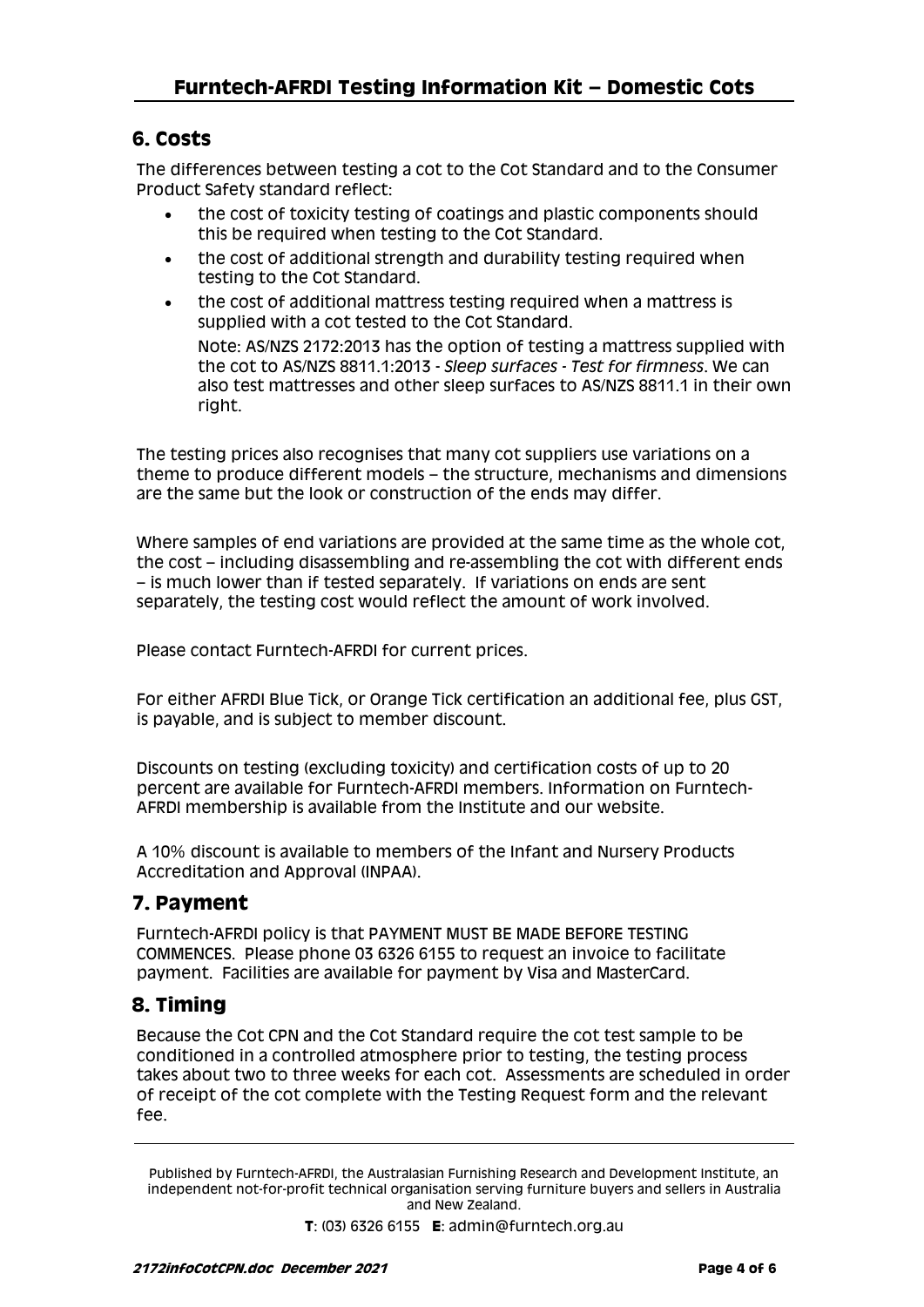# **9. Freight**

Refer to the Institute's [Information Kit on Freight to Furntech-AFRDI.](http://furntech.org.au/pdf/index.php?dir=Corporate/&file=FreightInfo.pdf) Distribution of this Kit in hardcopy form will include the freight-related information as a supplementary sheet.

# **10. What You Get**

Assuming that the cot complies and that your company has entered into a certification agreement, at the end of the process Furntech-AFRDI will:

- issue a Certificate and Test Report; *and*
- add the cot to our website list of certified cots.

Non-complying items will be returned if required, at the customer's expense, otherwise they will be destroyed.

# **11. The Starting Point**

The starting point for any cot manufacturer or importer who wishes to market cots in Australia is to study the Consumer Protection Notice. To understand the Cot CPN you will need two documents:

- The [Cot Consumer Protection Notice;](https://infostore.saiglobal.com/en-au/Standards/AS-NZS-2172-2003-117339_SAIG_AS_AS_245564/?source=predictive) and
- [AS/NZS 2172:2003,](https://infostore.saiglobal.com/en-au/Standards/AS-NZS-2172-2003-117339_SAIG_AS_AS_245564/?source=predictive) which is a superseded version of the current Cot Standard, (Note: the Cot CPN references an older, superseded version of the Cot Standard).

If you are seeking AFRDI Blue Tick certification for your cot then you will need a copy of the current Cot Standard AS/NZS 2172:2013, which is available [here](https://infostore.saiglobal.com/en-au/Standards/AS-NZS-2172-2013-117339_SAIG_AS_AS_251571/) from SAI Global.

In our experience over many years, most manufacturers find that the first cot they submit for assessment has a number of problems. The second and subsequent models submitted by a supplier usually have far fewer problems. This suggests that suppliers who think their products comply and who rely on their own assessments may be exposed to prosecution along with their distributors and retailers.

We also offer a service where we assess technical diagrams/drawings of a cot prior to testing. We cannot state whether a cot will comply from a diagram assessment alone, but it can help identify obvious dimensional failures that you can rectify prior to sending us the test sample. With this type of assessment the more dimensions detailed in the technical diagrams/drawings the better. There is a cost for this service, but the diagram/drawing assessment cost is deducted from the subsequent testing cost if you decide to proceed with testing of the same cot.

Published by Furntech-AFRDI, the Australasian Furnishing Research and Development Institute, an independent not-for-profit technical organisation serving furniture buyers and sellers in Australia and New Zealand.

**T**: (03) 6326 6155 **E**: admin@furntech.org.au